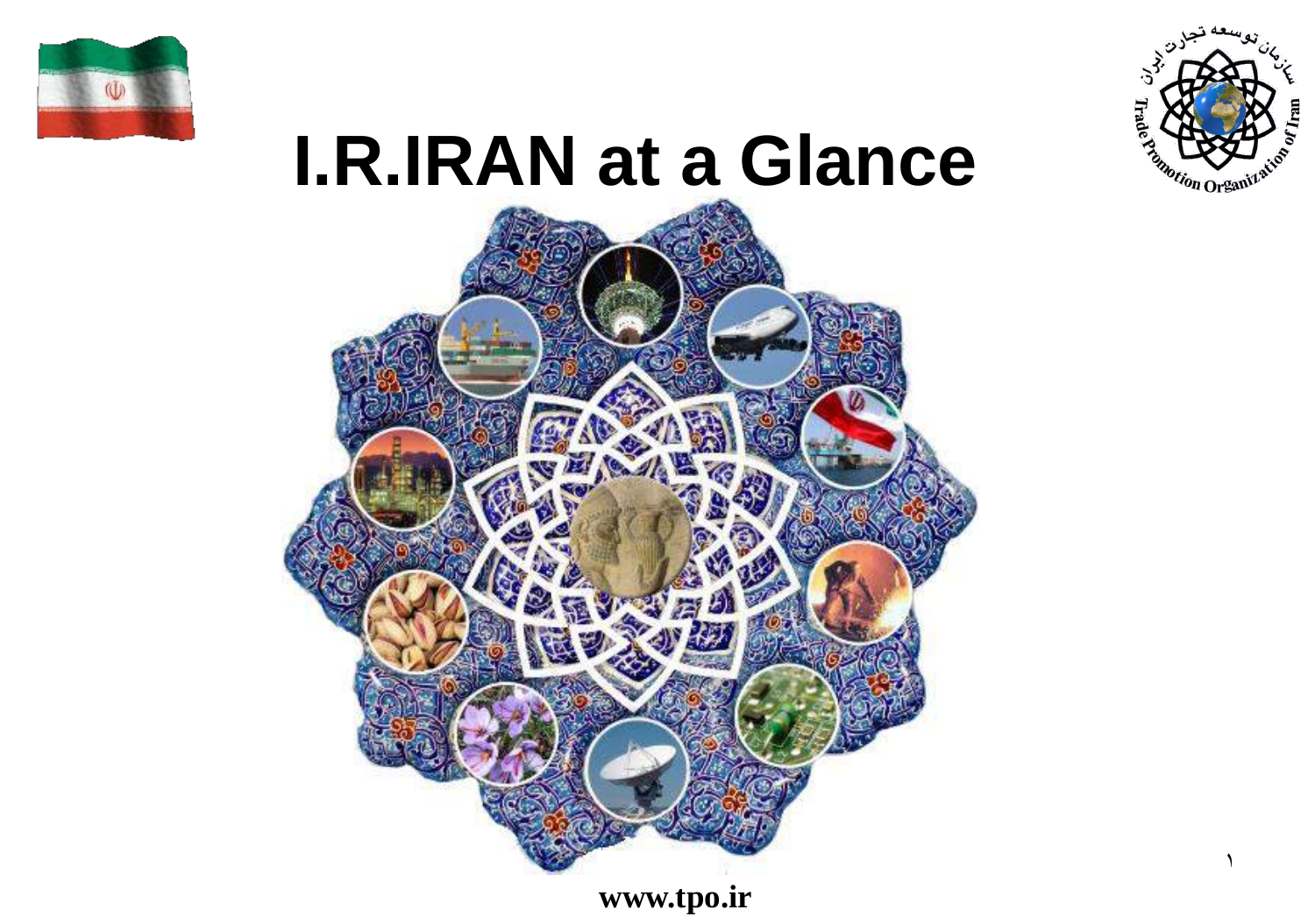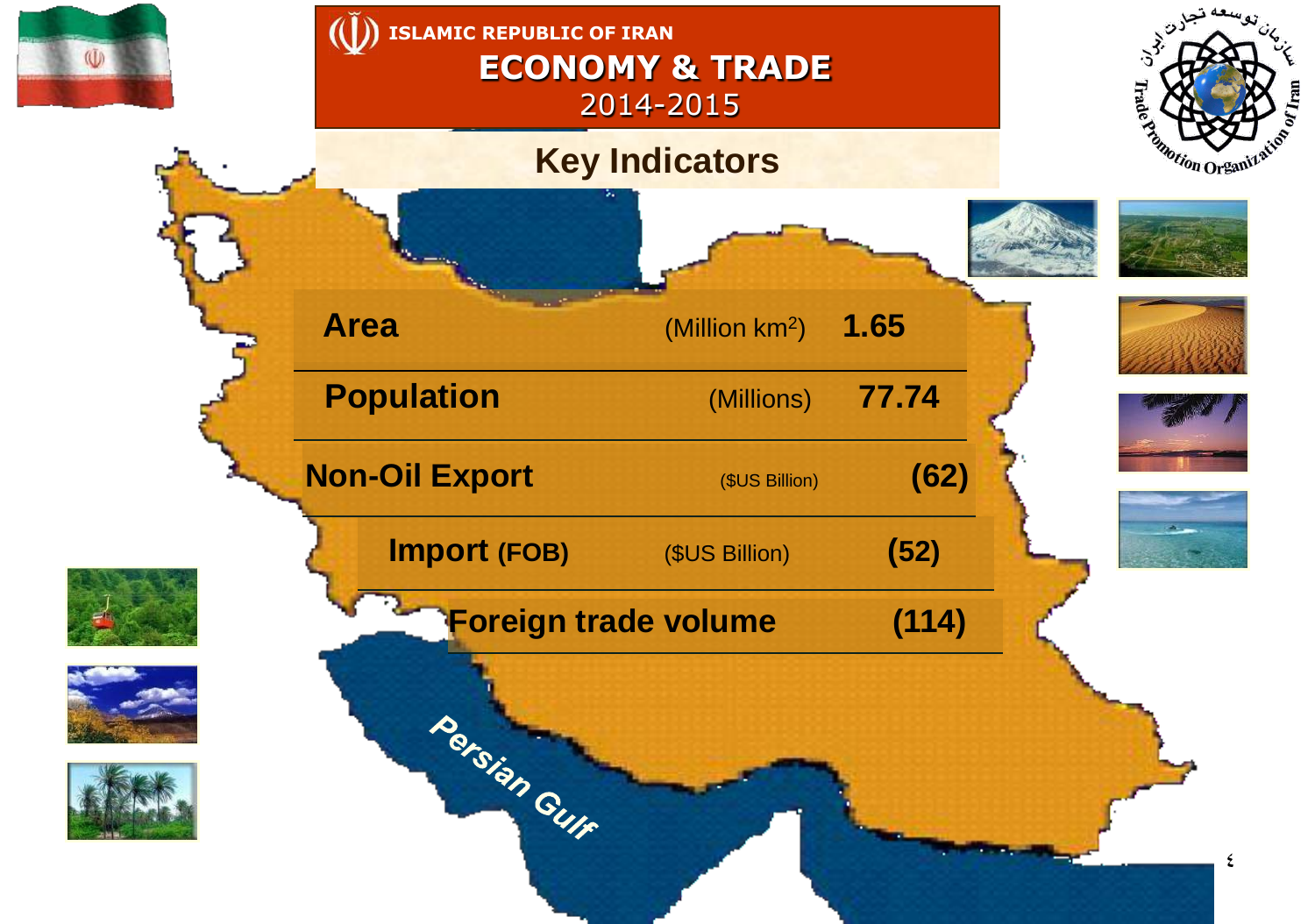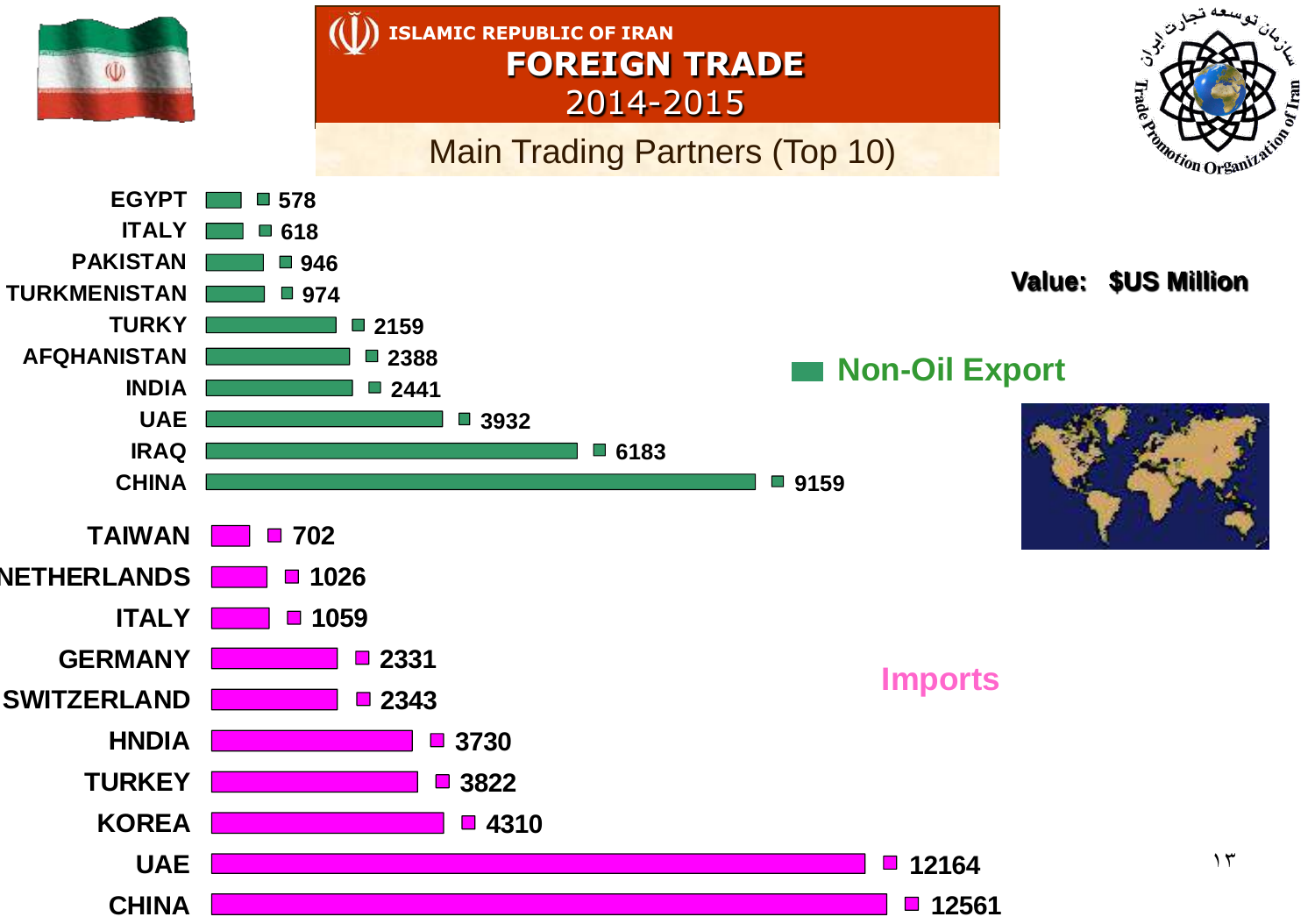

**ISLAMIC REPUBLIC OF IRAN FOREIGN TRADE** 2014-2015

## Import by Main Products



| <b>IMPORT OF GOODS 2014</b>                                                                              | <b>\$US Million</b> |
|----------------------------------------------------------------------------------------------------------|---------------------|
| <b>Total</b>                                                                                             | 11931               |
| <b>oOther wheat &amp; meslin flour</b>                                                                   | 2289                |
| <b>OMotor cars &amp; Other motor vehicles</b>                                                            | 2001                |
| <b>OAnimals corn</b>                                                                                     | 1751                |
| <b>o</b> Rice                                                                                            | 1409                |
| <b>oSoya beans</b>                                                                                       | 1239                |
| <b>oDisplay module LCD, LED or plasma screen</b>                                                         | 810                 |
| <b>OFlat-roll iron &amp; steel</b>                                                                       | 757                 |
| <b>oC.K.D. parts for manufacturing motor vehicles (Domestic manufacture</b><br>from 14% excluding tyres) | 644                 |
| <b>OMobile telephone reception &amp; transmission</b>                                                    | 533                 |
| <b>o</b> Other barley                                                                                    | 499                 |







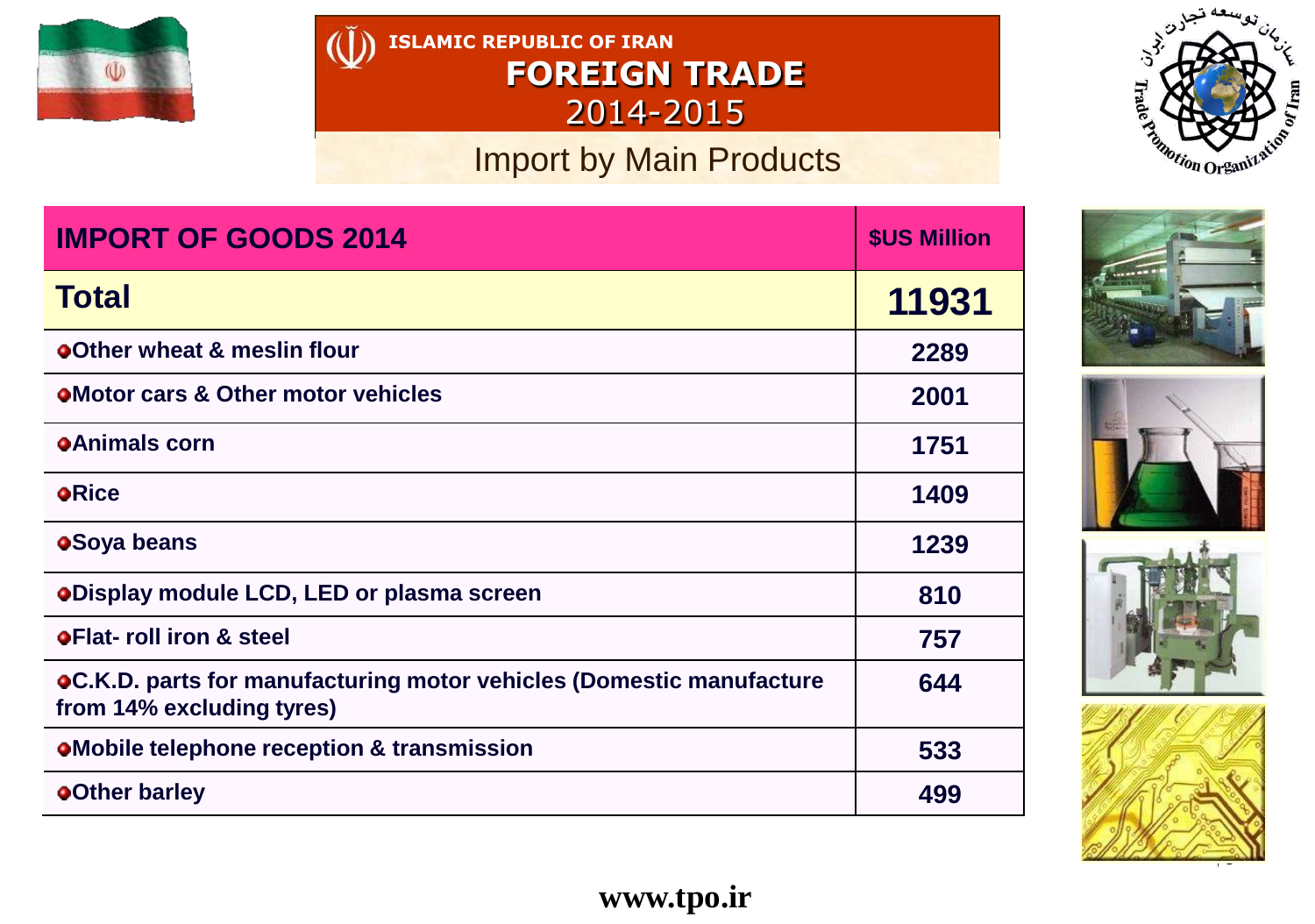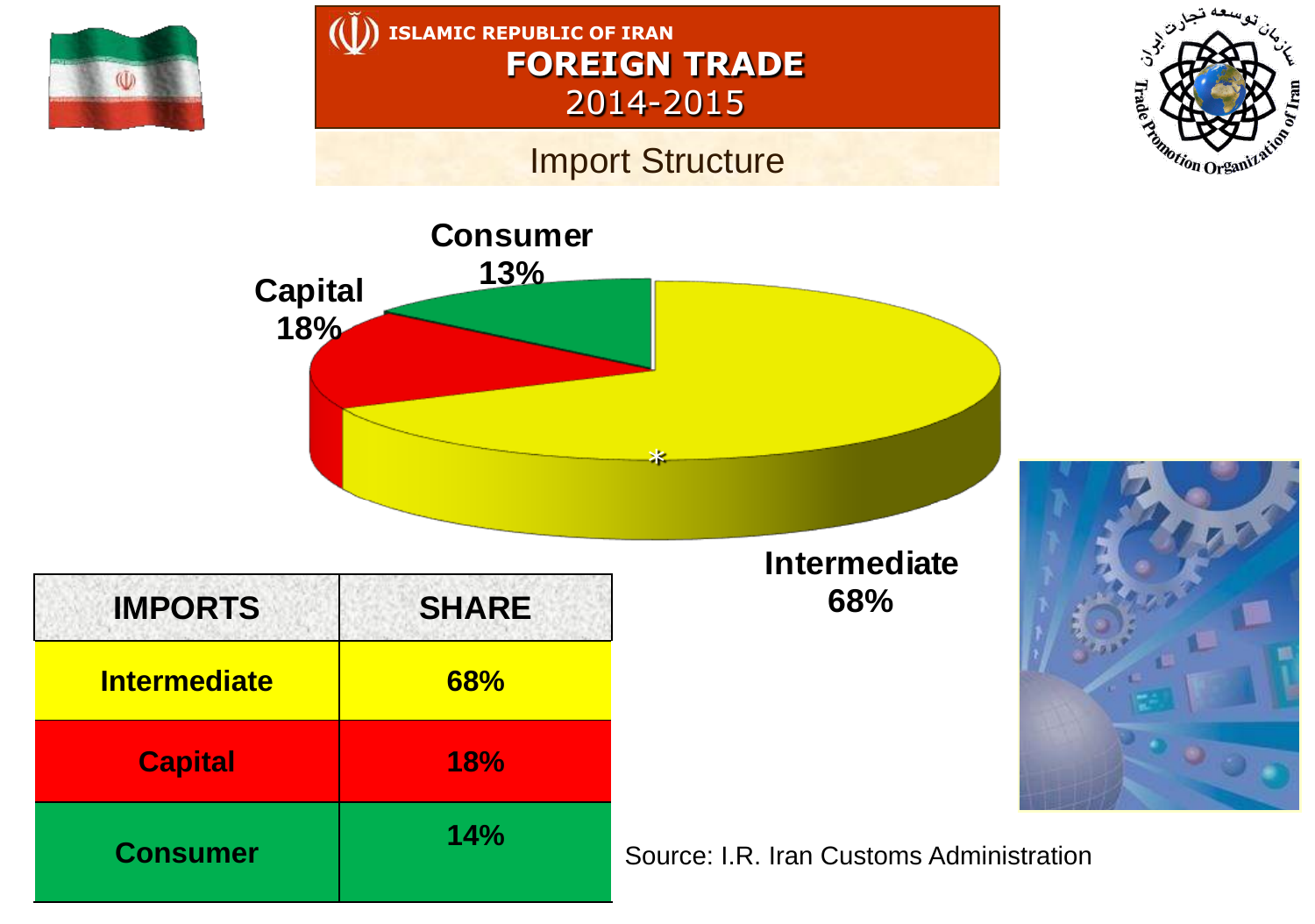



# **Goals & Objectives**



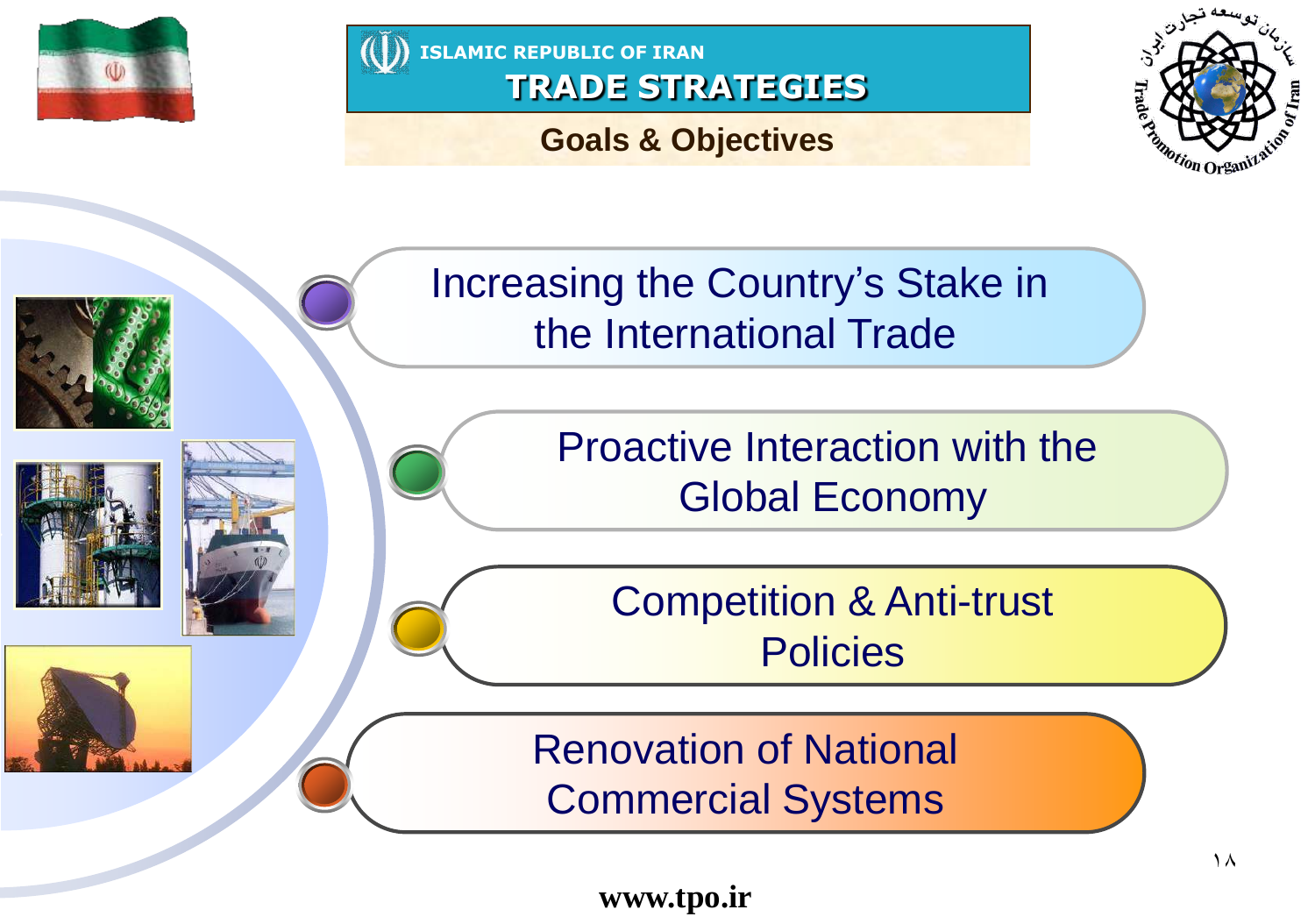

# Laws & Regulations



| <b>Document to Export</b>         | <b>Document to Import</b>             |
|-----------------------------------|---------------------------------------|
| <b>Bill of lading</b>             | <b>Bill of lading</b>                 |
| Certificate of origin             | Cargo release order                   |
| <b>Commercial invoice</b>         | Certificate of origin                 |
| <b>Customs export declaration</b> | Commercial invoice                    |
| Customs warehouse receipt         | <b>Customs import declaration</b>     |
| <b>Export license</b>             | Import permit                         |
| Inspection certificate            | <b>Inspection report</b>              |
| Insurance certificate             | Packing list                          |
| <b>Packing list</b>               | <b>Technical standard certificate</b> |
|                                   | Warehouse receipt                     |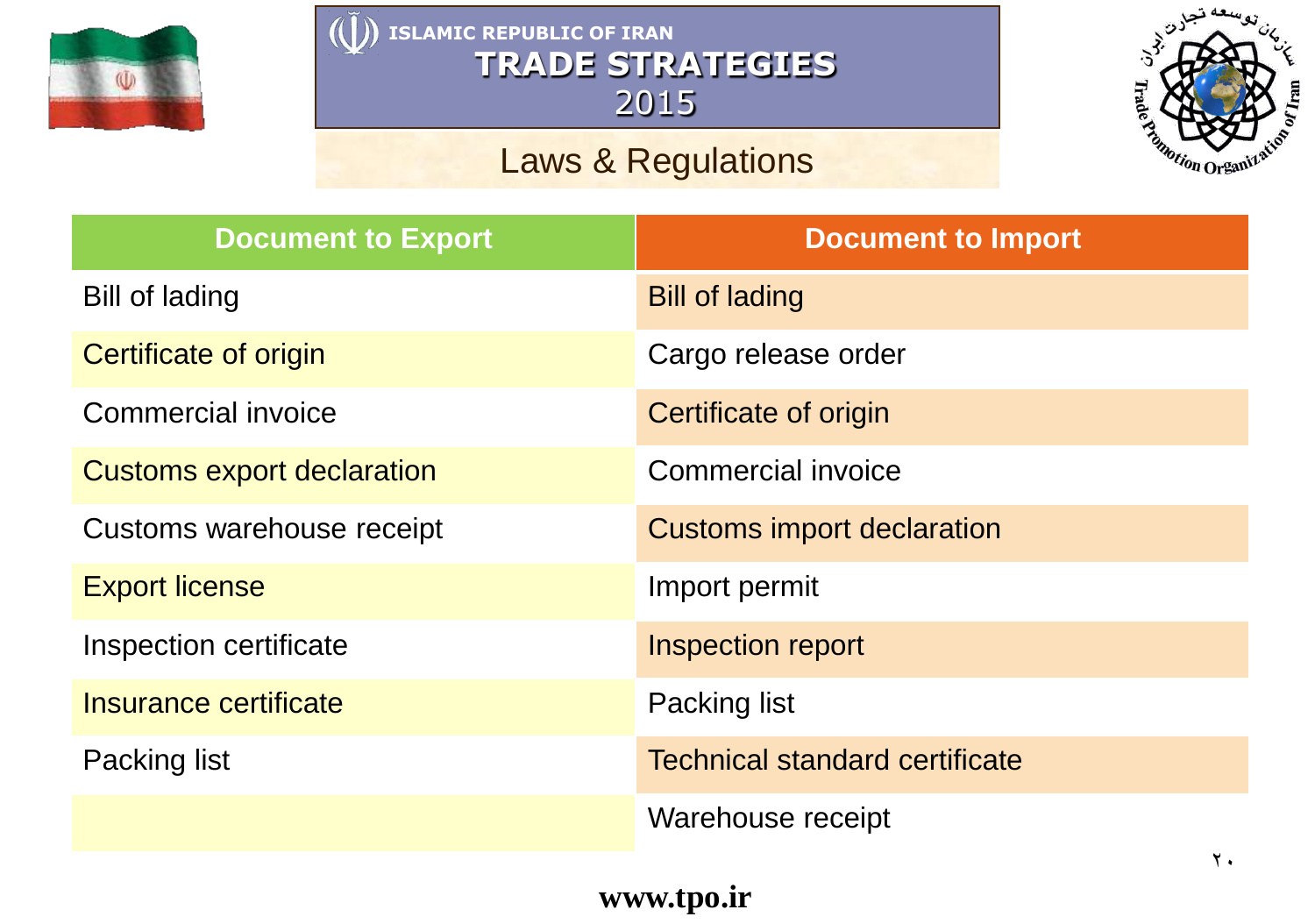

Laws & Regulations



Characteristics of national tariff

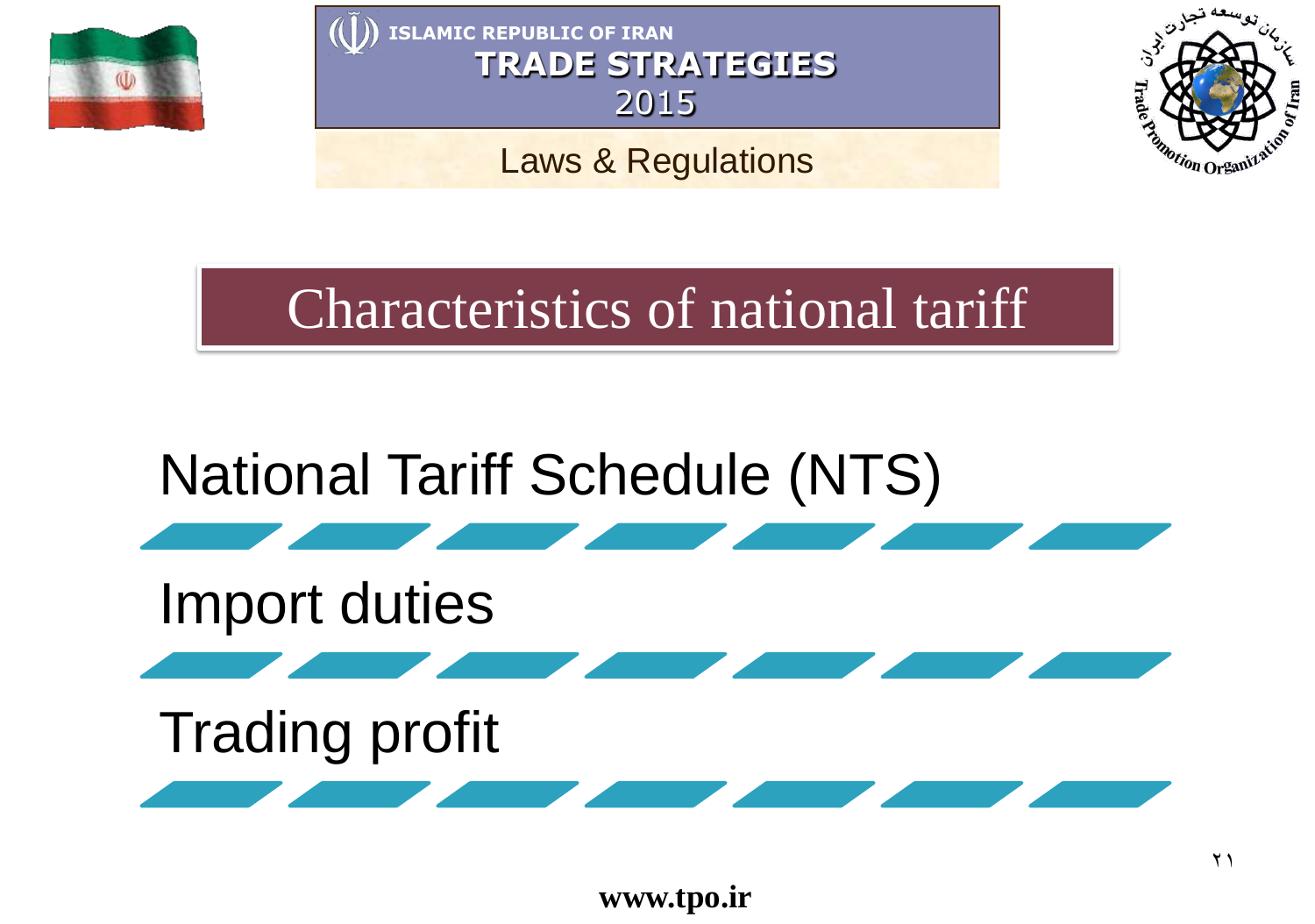

# Laws & Regulations



- $\Box$  There is no tariff quota applied in non-agricultural section in I.R. Iran's trade regime
- $\Box$  Iran's NTS is currently 18.75 per cent
- The figure is 17.12 per cent for industrial goods and 26.43 per cent for agricultural goods
- $\Box$  2,474 tariff lines (that is 34 per cent of the total tariff lines) have the minimum tariff rate of 4 per cent (which has the highest frequency among tariff slabs)
- $\Box$  About 54.3 per cent of the tariff lines have tariff rates less than or equal to 10 per cent
- Goods having tariffs more than 64 per cent constitute equal or less than 15 per cent of the tariff lines in the NTS
- $\Box$  The highest and lowest tariff rate in NTS is 75 and 4 per cent
- $\Box$  There is no tariff quota applied in non-agricultural section in I.R. Iran's trade regime
- No country receives tariff exemption except those, which have preferential trade agreement with I.R. Iran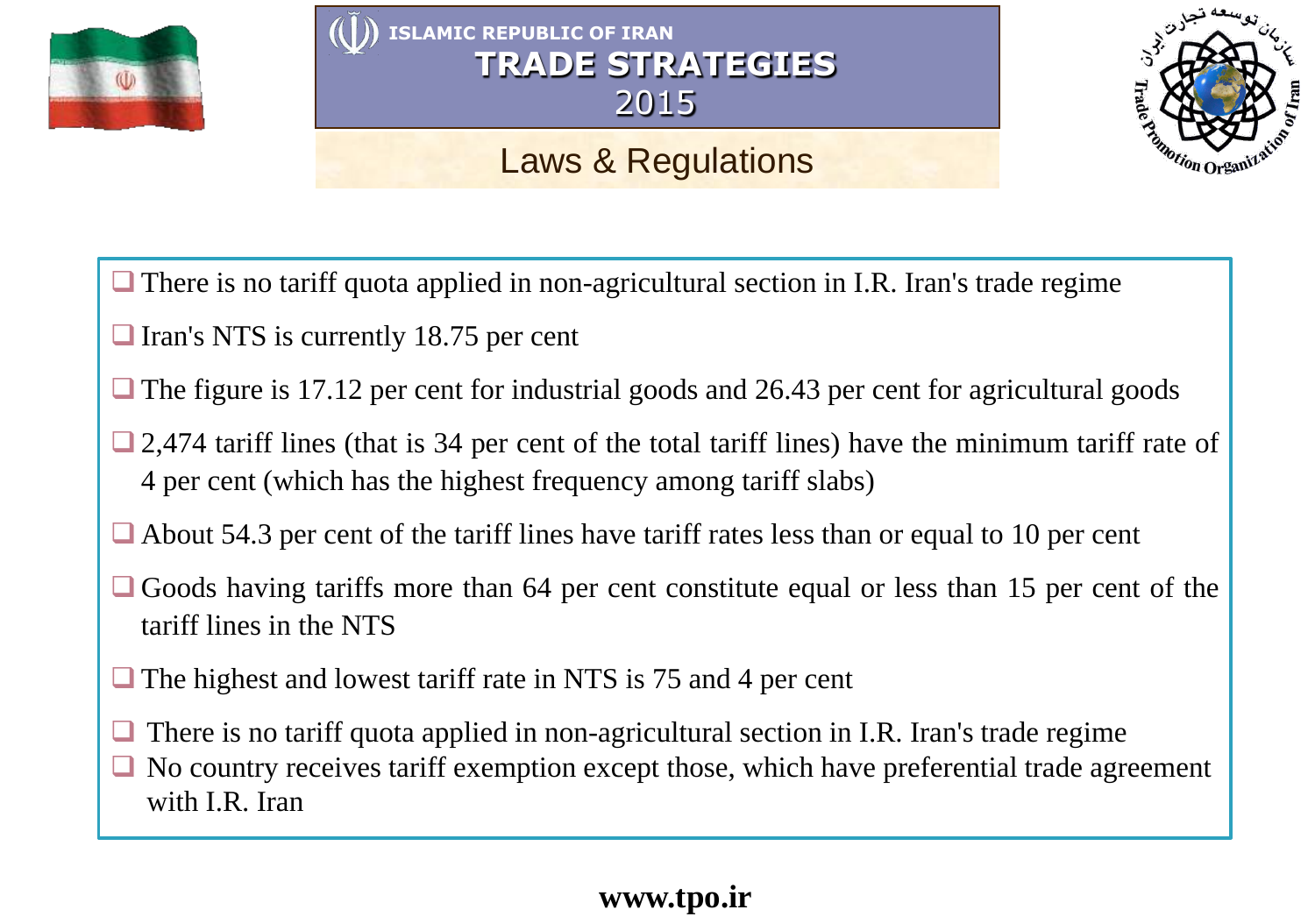

Laws & Regulations



Average Classified tariff rates in 2014 =19.65

> Average Classified tariff rates in 2015 =18.75

**www.tpo.ir** Average Classified tariff rates in 2016 17.35

Tariff Classes Tariff Classes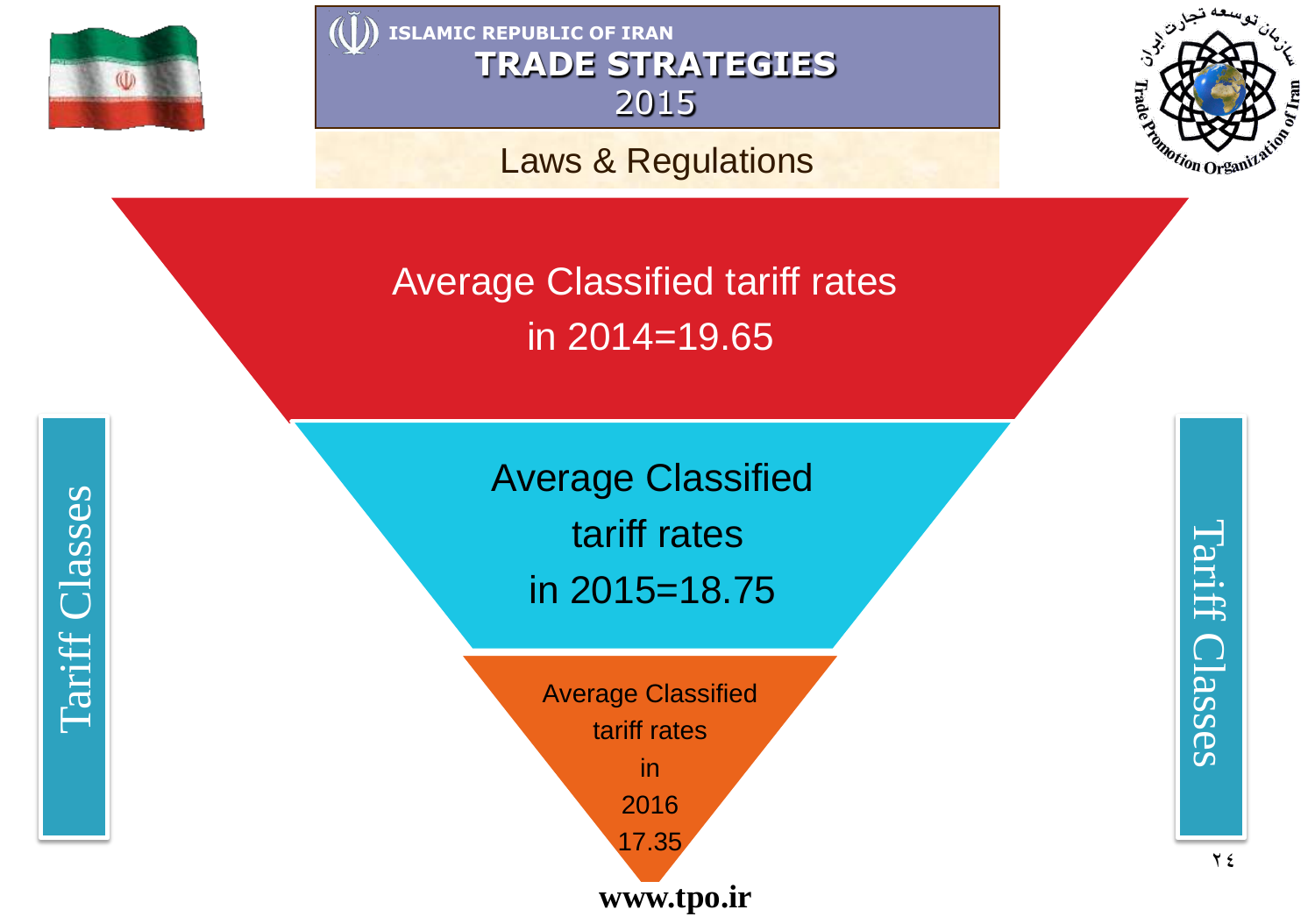

# Laws & Regulations



# **Quantitative import restrictions, including prohibitions, quotas and licensing systems**

- There exist no quantitative restrictions on imports in the trade regime of the I.R. Iran
- There exist no non-tariff or technical barriers to imports according "Act on Export-Import Regulations" unless where the Islamic principles (Shari'a) demands (includes 67 tariff lines)
- $\Box$  In 2015 from among 7335 tariff lines, the importation of only 75 items (comprising about 1 per cent of the total NTS tariff lines) was prohibited.

# **Import Prohibited list**

- Swine and all products of that
- All beers and alcoholic beverages products and machinery to manufacture
- Wine and Wine lees
- All military and non military weapons, shot gun, bullets and related parts and equipment
- All rocket launching equipment
- All drugs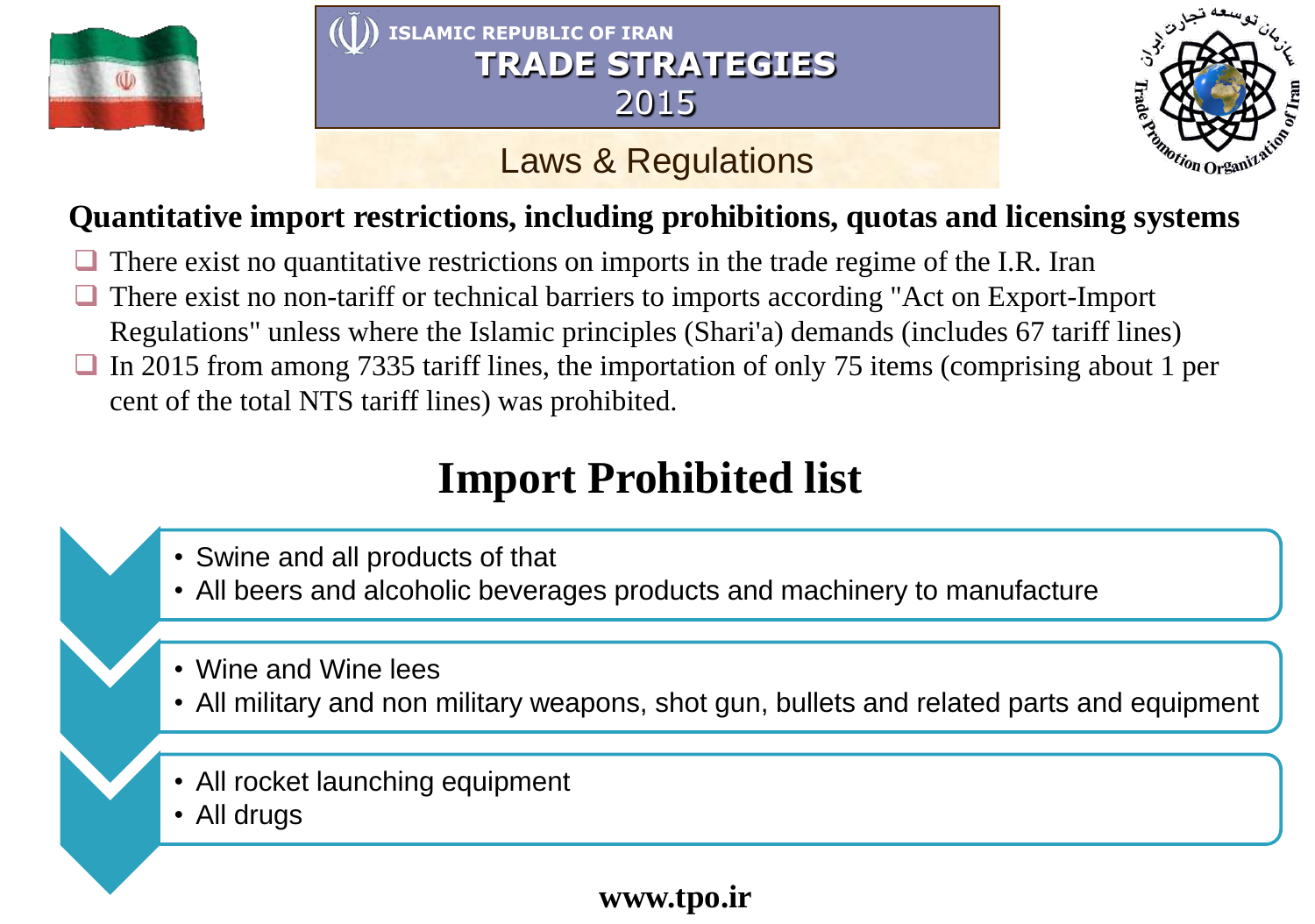

#### $\tilde{(\mathbf{U})}$ **ISLAMIC REPUBLIC OF IRAN TRADE STRATEGIES**

## **Bilateral or Plurilateral agreements**

#### **Preferential Trade Agreements (PTAs)**

| No.            | <b>Country</b>       | <b>Year</b> |
|----------------|----------------------|-------------|
| 1              | <b>Turkey</b>        | 2014        |
| 2              | <b>Belarus</b>       | 2012        |
| 3              | Kyrgyzstan           | 2009        |
| $\overline{4}$ | Bosnia - Herzegovina | 2009        |
| 5              | Syria                | 2008        |
| 6              | Cuba                 | 2008        |
| $\overline{7}$ | Tunisia              | 2007        |
| 8              | Sri Lanka            | 2007        |
| 9              | Pakistan             | 2006        |
| 10             | <b>Bangladesh</b>    | 2006        |
| 11             | <b>Uzbekistan</b>    | 2004        |

**Frade<sup>y</sup>** 

Tomotion Organi

 $o_{\ell}$  Iran